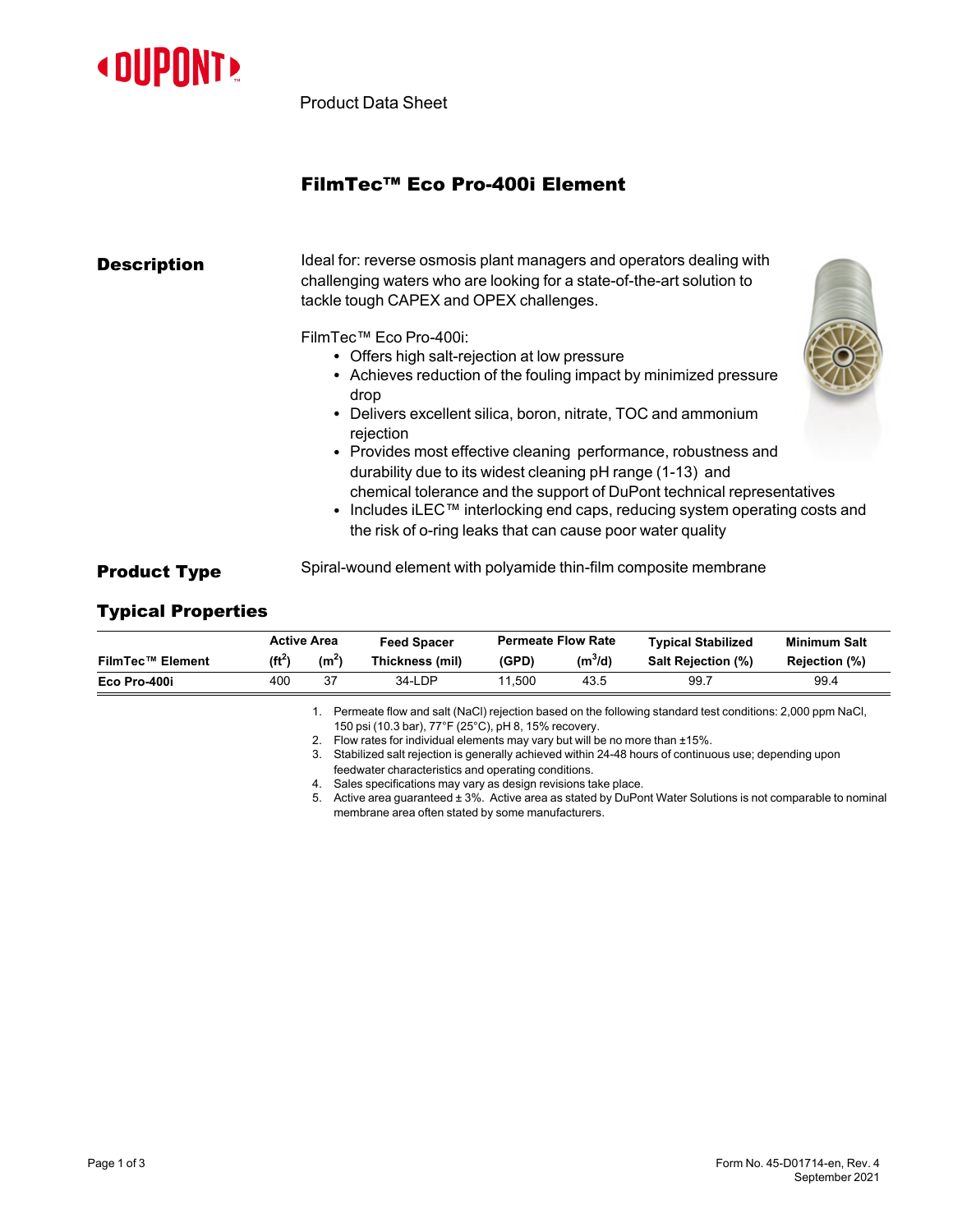#### Element **Dimensions**



| Dimensions - inches (mm)                                                           |                               |                                       |                                                                                                                                                                                                                                                                                                                                          |       |       |      |          | 1 inch = $25.4 \, \text{mm}$ |  |
|------------------------------------------------------------------------------------|-------------------------------|---------------------------------------|------------------------------------------------------------------------------------------------------------------------------------------------------------------------------------------------------------------------------------------------------------------------------------------------------------------------------------------|-------|-------|------|----------|------------------------------|--|
|                                                                                    | A                             |                                       | в                                                                                                                                                                                                                                                                                                                                        |       |       | C    |          | D                            |  |
| <b>FilmTec™ Element</b>                                                            | (in.)                         | (mm)                                  | (in.)                                                                                                                                                                                                                                                                                                                                    | (mm)  | (in.) | (mm) | (in.)    | (mm)                         |  |
| Eco Pro-400i                                                                       | 40.0                          | 1,016                                 | 40.5                                                                                                                                                                                                                                                                                                                                     | 1,029 | 7.9   | 201  | 1.125 ID | 29 ID                        |  |
|                                                                                    | 1.<br>3.                      | (Form No. 45-D01695-en)               | Refer to FilmTec™ Design Guidelines for multiple-element systems of 8-inch elements<br>Element to fit nominal 8-inch (203-mm) I.D. pressure vessel.<br>Individual elements with iLEC <sup>TM</sup> endcaps measure 40.5 inches (1,029 mm) in length (B). The net length (A) of<br>the elements when connected is 40.0 inches (1,016 mm). |       |       |      |          |                              |  |
| Maximum Operating Temperature <sup>a</sup><br>113°F (45°C)<br><b>Operating and</b> |                               |                                       |                                                                                                                                                                                                                                                                                                                                          |       |       |      |          |                              |  |
| <b>Cleaning Limits</b>                                                             | Maximum Operating Pressure    |                                       | 600 psig (41 bar)                                                                                                                                                                                                                                                                                                                        |       |       |      |          |                              |  |
|                                                                                    | Maximum Element Pressure Drop | 15 psig (1.0 bar)                     |                                                                                                                                                                                                                                                                                                                                          |       |       |      |          |                              |  |
|                                                                                    | pH Range                      |                                       |                                                                                                                                                                                                                                                                                                                                          |       |       |      |          |                              |  |
|                                                                                    |                               | Continuous Operation <sup>a</sup>     | $2 - 11$                                                                                                                                                                                                                                                                                                                                 |       |       |      |          |                              |  |
|                                                                                    |                               | Short-Term Cleaning (30 min.) b       | $1 - 13$                                                                                                                                                                                                                                                                                                                                 |       |       |      |          |                              |  |
|                                                                                    |                               | Maximum Feed Silt Density Index (SDI) | SDI <sub>5</sub>                                                                                                                                                                                                                                                                                                                         |       |       |      |          |                              |  |
|                                                                                    | Free Chlorine Tolerance c     | $< 0.1$ ppm                           |                                                                                                                                                                                                                                                                                                                                          |       |       |      |          |                              |  |

membrane failure. Since oxidation damage is not covered under warranty, DuPont Water Solutions recommends removing residual free chlorine by pretreatment prior to membrane exposure. Please refer to [Dechlorinating](https://www.dupont.com/content/dam/dupont/amer/us/en/water-solutions/public/documents/en/RO-NF-FilmTec-Chlorination-Dechlorination-Manual-Exc-45-D01569-en.pdf) Feedwater (Form No. 45-D01569-en) for more information.

#### Additional Important Information

# Product

**Stewardship** 

Before use or storage, review these additional resources for important information:

- Usage [Guidelines](https://www.dupont.com/content/dam/dupont/amer/us/en/water-solutions/public/documents/en/45-D01706-en.pdf) for FilmTec™ 8" Elements (Form No. 45-D01706-en)
	- Start-Up [Sequence](https://www.dupont.com/content/dam/dupont/amer/us/en/water-solutions/public/documents/en/RO-NF-FilmTec-Start-Up-Sequence-Manual-Exc-45-D01609-en.pdf) (Form No. 45-D01609-en)

DuPont has a fundamental concern for all who make, distribute, and use its products, and for the environment in which we live. This concern is the basis for our product stewardship philosophy by which we assess the safety, health, and environmental information on our products and then take appropriate steps to protect employee and public health and our environment. The success of our product stewardship program rests with each and every individual involved with DuPont products—from the initial concept and research, to manufacture, use, sale, disposal, and recycle of each product.